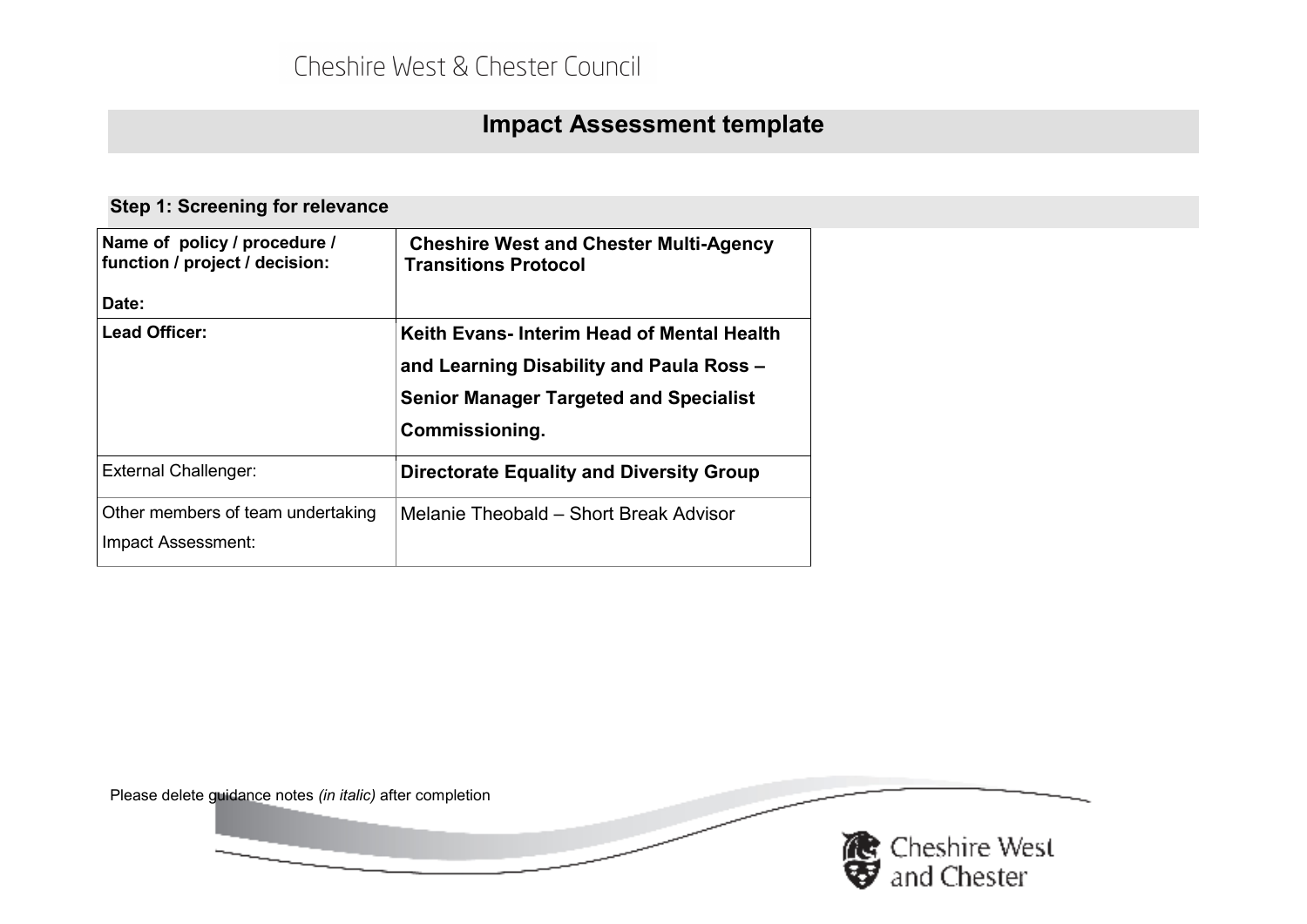**Main aims, purpose and outcomes and how does it fit in with the wider aims of the organisation**

This protocol applies to all young people who fall within the Children's Act 1989 definition of being disabled and whose needs as an adult require there to be a transition plan to ensure the effective transfer of services from Children's Services to Adult Services. Both Children's Services and Adult Social Care and Health have <sup>a</sup> joint duty to ensure that children with a disability move in to adult services with all the necessary support they need to live as full and independent life as possible.

| Is the above relevant to equality and diversity?                                                 | Yes ⊡   | No⊟             |  |
|--------------------------------------------------------------------------------------------------|---------|-----------------|--|
| Quick check:                                                                                     |         |                 |  |
| $\checkmark$ Is the policy (function, procedure etc.) concerned with people?                     | Yes x   | No <sub>π</sub> |  |
| $\checkmark$ Is the policy (function, procedure etc.) outward looking                            |         |                 |  |
| <i>(i.e. community, employees, partners)</i>                                                     | Yes $x$ | No □            |  |
| $\checkmark$ Does the policy (function etc.) involve face to face contact?                       | Yes x   | No <sub>1</sub> |  |
| $\checkmark$ Does it include making decisions based on someone's individual                      |         |                 |  |
| characteristics, circumstances or needs?                                                         | Yes x   | No ⊓            |  |
| $\checkmark$ Is there history of long-established pattern of unequal outcomes?                   |         |                 |  |
| (and do I have enough evidence to prove otherwise?)                                              | Yes x   | No ⊓            |  |
| $\checkmark$ Is the policy (function, procedure) likely to have a significant                    |         |                 |  |
| impact on someone's life, health or wellbeing?                                                   | Yes x   | No □            |  |
| Exit the process if you answered No to all of the above questions, otherwise please<br>continue. |         |                 |  |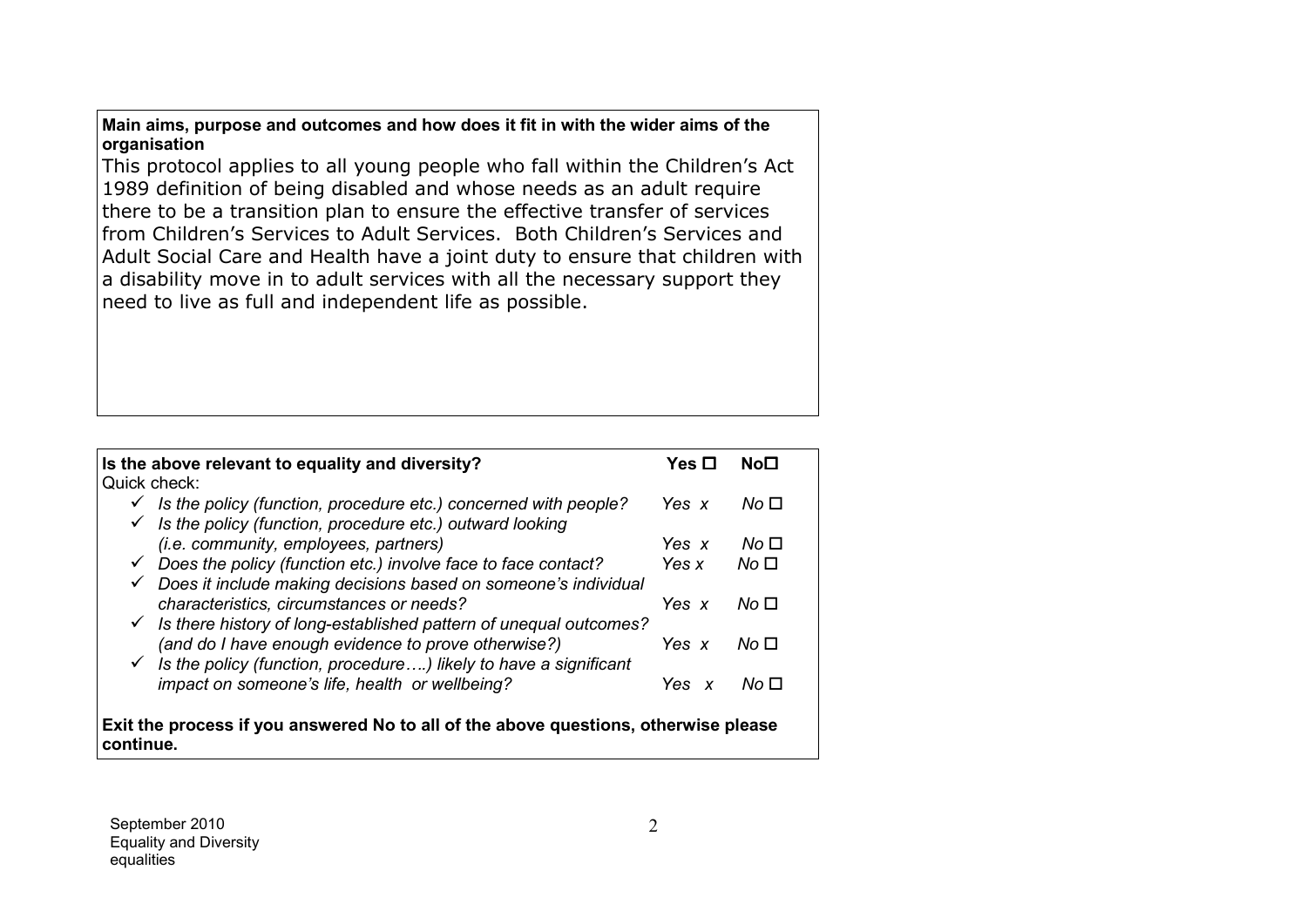## Cheshire West & Chester Council

#### **Step 2: Scoping**

#### What do you already know about the policy (decision etc), what are the main issues you need to consider:  $\,$

(Prompts: promotion of equality in the areas of age, disability, gender, gender reassignment, race, religion or belief, sexual orientation, or human rights; meeting the needs of different communities and groups; outcomes of any relevant consultation already undertaken; examples of good practice in this area)

| Target group / area                                                                                    | Main issues (bullet points)                                                       | Evidence and data<br>currently available<br>(qualitative &<br>quantitative)                                                                                                                                     | Consultation /<br>involvement<br>carried out                                             | Further information<br>needed to undertake<br>the assessment                                                                                 |
|--------------------------------------------------------------------------------------------------------|-----------------------------------------------------------------------------------|-----------------------------------------------------------------------------------------------------------------------------------------------------------------------------------------------------------------|------------------------------------------------------------------------------------------|----------------------------------------------------------------------------------------------------------------------------------------------|
| <b>Race and Ethnicity</b><br>(including Gypsy and Travellers; migrant workers,<br>asylum seekers etc.) | The policy applies to all<br>disabled young people<br>irrespective of their race. | Data on the impact on<br>young people from<br>l different ethnic<br>backgrounds needs to<br>be developed as part of<br>the wider need to<br>improve intelligence of<br>young people moving<br>into transitions. | The<br>consultation<br>group has not<br>had anv<br>representation<br>from BME<br>groups. | Further data on the<br>impact of the transitions<br>protocol on BME<br>groups will be captured<br>by the improved<br>intelligence gathering. |

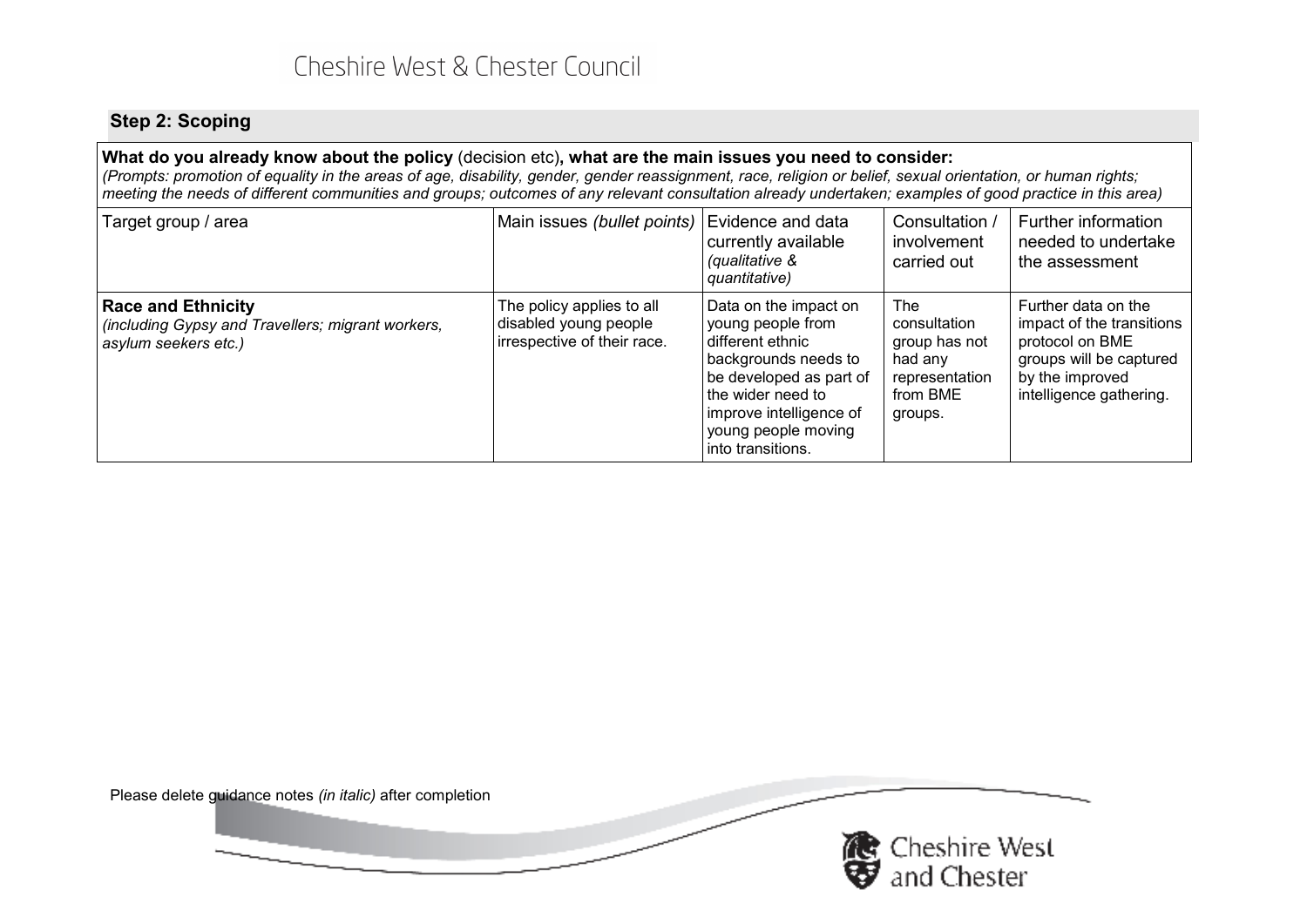| <b>Disability</b><br>(as defined by the DDA: "someone who has a<br>physical or mental impairment that has a substantial<br>and long-term adverse effect on his or her ability to<br>carry out normal day-to-day activities) | This policy applies to<br>individuals who meet the<br>Fair Access to Care Criteria.<br>Disabled children and young<br>people who have a disability<br>within the meaning of the<br>DDA but which fall short of<br>the FAC are excluded from<br>this policy. | Each year a small<br>number of young people<br>(b/w 30-40) with often<br>complex health and<br>social care needs<br>transfer into adult<br>services. Each case is<br>assessed in accordance<br>with the policy. A list of<br>all young people is held<br>between both services<br>and identifies the names.<br>The list needs to be<br>improved to identify level<br>of disability and<br>complexity which should<br>also include indicative<br>costs | Yes the Aiming<br>High for<br><b>Disabled</b><br>Children<br>Transitions<br><b>Steering Group</b><br>which includes<br>parent carers<br>and<br>professionals<br>from a variety<br>of areas. | N/A                              |
|-----------------------------------------------------------------------------------------------------------------------------------------------------------------------------------------------------------------------------|-------------------------------------------------------------------------------------------------------------------------------------------------------------------------------------------------------------------------------------------------------------|-------------------------------------------------------------------------------------------------------------------------------------------------------------------------------------------------------------------------------------------------------------------------------------------------------------------------------------------------------------------------------------------------------------------------------------------------------|---------------------------------------------------------------------------------------------------------------------------------------------------------------------------------------------|----------------------------------|
| Gender / Gender reassignment                                                                                                                                                                                                | Policy applies equally to all<br>genders therefore no issues<br>for further consideration.                                                                                                                                                                  | N/A                                                                                                                                                                                                                                                                                                                                                                                                                                                   | N/A                                                                                                                                                                                         | N/A                              |
| <b>Religion and belief</b>                                                                                                                                                                                                  | Policy applies equally to all<br>religious belief systems<br>therefore no issues for<br>further consideration.                                                                                                                                              | N/A                                                                                                                                                                                                                                                                                                                                                                                                                                                   | N/A                                                                                                                                                                                         | N/A                              |
| Sexual orientation (inc. heterosexual, lesbian, gay,<br>bi-sexual)                                                                                                                                                          | Policy applies equally to all<br>sexual orientations therefore<br>no issues for further<br>consideration                                                                                                                                                    | N/A                                                                                                                                                                                                                                                                                                                                                                                                                                                   | N/A                                                                                                                                                                                         | N/A                              |
| Age<br>Children and young people<br>Adults<br>Younger older people                                                                                                                                                          | This is an age specific policy<br>to young people aged 14 -<br>25. Other age groups are<br>appropriately excluded and<br>therefore no impact.                                                                                                               | See disability section<br>above.                                                                                                                                                                                                                                                                                                                                                                                                                      | See disability<br>section above.                                                                                                                                                            | See disability section<br>above. |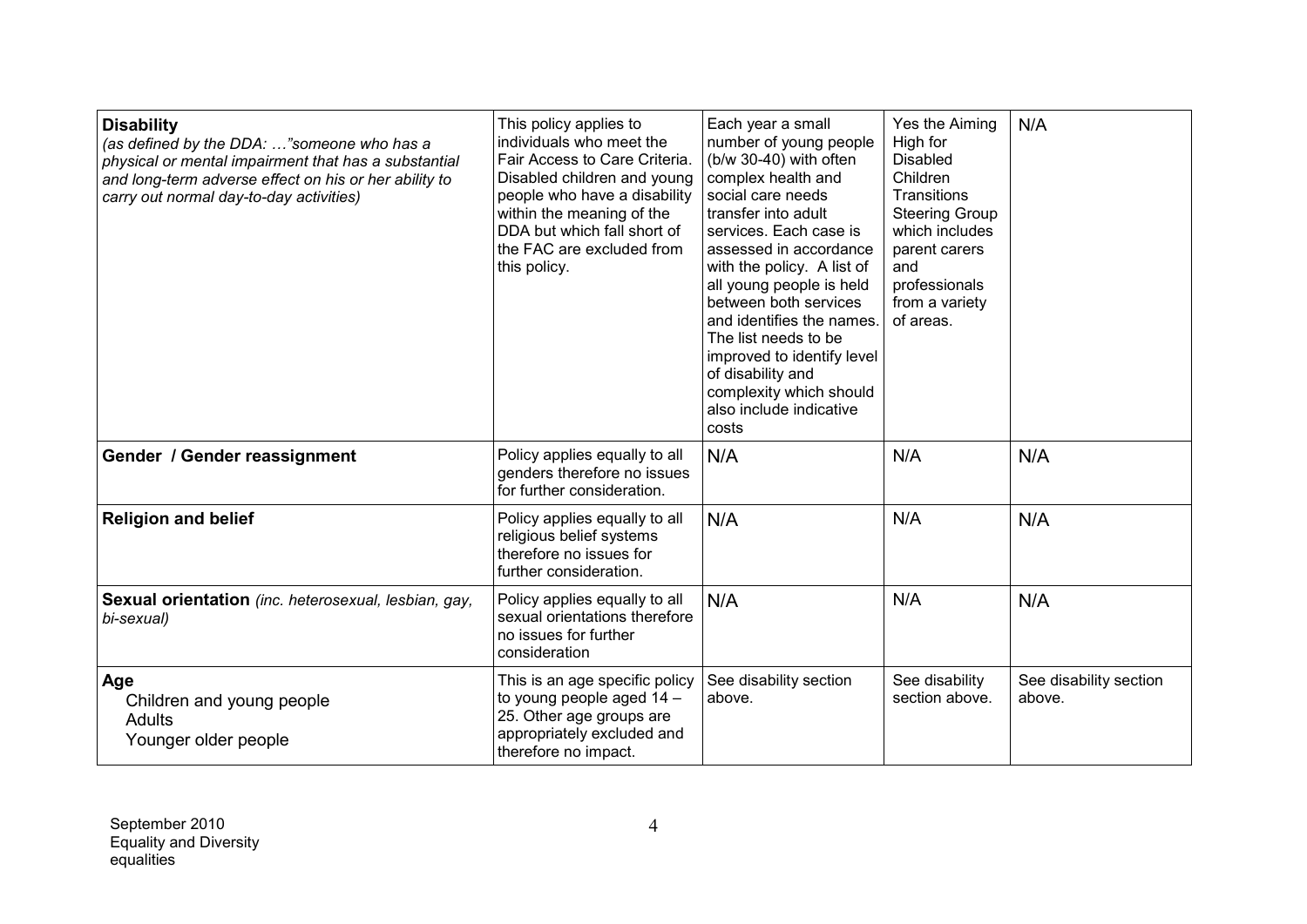| Older people             |                                                                                                                                                                                                                                                                                                                                                                                                                                                                    |                                                                                                                                                                                                                                                                                  | Y/N                              |     |
|--------------------------|--------------------------------------------------------------------------------------------------------------------------------------------------------------------------------------------------------------------------------------------------------------------------------------------------------------------------------------------------------------------------------------------------------------------------------------------------------------------|----------------------------------------------------------------------------------------------------------------------------------------------------------------------------------------------------------------------------------------------------------------------------------|----------------------------------|-----|
| <b>Rural communities</b> | The is no impact in relation<br>to rural issues as this policy<br>applies equally to all young<br>people with a relevant<br>disability regardless of where<br>they live.                                                                                                                                                                                                                                                                                           | N/A                                                                                                                                                                                                                                                                              | N/A                              | N/A |
| Areas of deprivation     | There is a close association<br>between areas of deprivation<br>and disability. The protocol<br>attempts to ensure that all<br>young people have a smooth<br>transition to adult service but<br>those families with more<br>resources can very often<br>'navigate' a complex system<br>more successfully than those<br>who are living in relative<br>poverty. The successful<br>application of this protocol<br>will reduce inequalities in<br>access to services. | According to the Equality<br>and Human Rights<br>Commission<br>employment rates for<br>non disabled adults is<br>60% but only 33% for<br>disabled adults.<br>Employment rates for<br>people with more<br>profound disabilities is<br>even lower - 10% see<br>Valuing People Now. | See disability<br>section above. |     |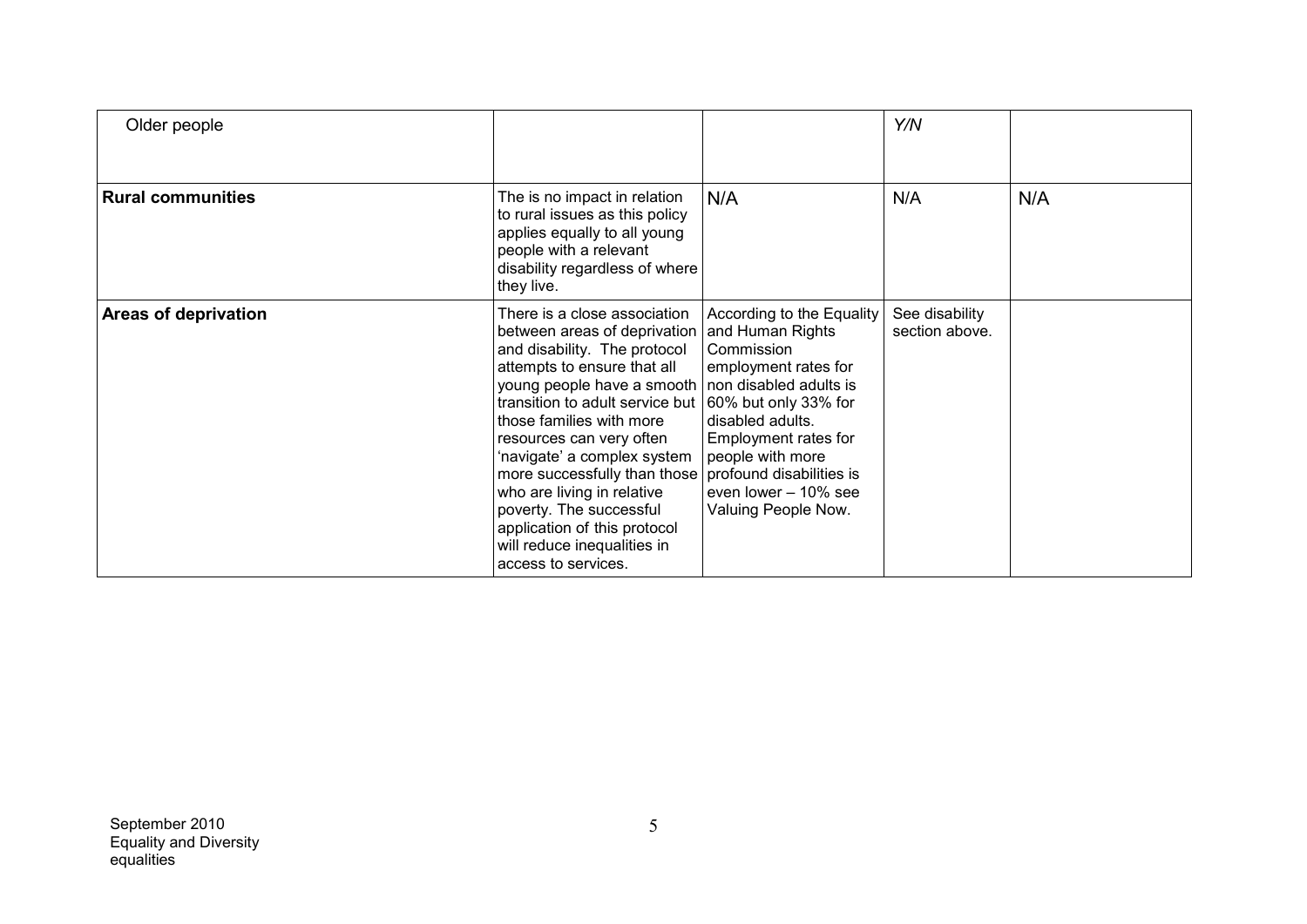#### **Step 3: Assessing impact and strengthening the policy**

|                                                                                                                                                                                                                                                  | Target group / area   Is the policy (function etc.)<br>likely to have an adverse<br>impact on any of the<br>groups?<br>If yes please comment<br>Please start by<br>considering the aspects<br>bellow<br>Promoting good<br>$\bullet$<br>community relations<br>Safety<br><b>Environment</b> and<br>access to services<br>Economic well-being | Are there any particularly<br>positive impacts of the policy<br>(function etc.) on any of the<br>groups you would like to<br>highlight?                    | facing aspect | Please rate the impact taking<br>into account any measures<br>already in place to reduce the<br>potential impact highlighted in<br>the previous column.<br>High-significant potential impact, risk of<br>exposure, history of complaints, no<br>mitigating measures in place or no evidence<br>available, urgent need for consultation with<br>service users, general public, employees<br>Medium-some potential impact, some<br>mitigating measures in place but no<br>evidence available how effective they are,<br>would be beneficial to consult with service<br>users, general public etc. but not urgent<br>Low-almost bordering with non relevance to<br>the EIA process (heavily legislation led -<br>very little discretion exercised, limited public |     | Future actions that may need<br>to take place to further<br>reduce the impact.                                                        |
|--------------------------------------------------------------------------------------------------------------------------------------------------------------------------------------------------------------------------------------------------|---------------------------------------------------------------------------------------------------------------------------------------------------------------------------------------------------------------------------------------------------------------------------------------------------------------------------------------------|------------------------------------------------------------------------------------------------------------------------------------------------------------|---------------|----------------------------------------------------------------------------------------------------------------------------------------------------------------------------------------------------------------------------------------------------------------------------------------------------------------------------------------------------------------------------------------------------------------------------------------------------------------------------------------------------------------------------------------------------------------------------------------------------------------------------------------------------------------------------------------------------------------------------------------------------------------|-----|---------------------------------------------------------------------------------------------------------------------------------------|
|                                                                                                                                                                                                                                                  |                                                                                                                                                                                                                                                                                                                                             |                                                                                                                                                            | High          | Medium                                                                                                                                                                                                                                                                                                                                                                                                                                                                                                                                                                                                                                                                                                                                                         | Low |                                                                                                                                       |
| <b>Race and</b><br><b>Ethnicity</b><br>(including Gypsy and<br>Travellers; migrant<br>workers, asylum<br>seekers etc.)                                                                                                                           | N/A                                                                                                                                                                                                                                                                                                                                         | N/A                                                                                                                                                        |               |                                                                                                                                                                                                                                                                                                                                                                                                                                                                                                                                                                                                                                                                                                                                                                | X   |                                                                                                                                       |
| <b>Disability</b><br>(as defined by the<br>DDA: "someone<br>who has a physical or<br>mental impairment<br>  that has a substantial<br>and long-term<br>adverse effect on his<br>or her ability to carry<br>out normal day-to-<br>day activities) | Positive impact.                                                                                                                                                                                                                                                                                                                            | The protocol promotes the<br>successful transition of young<br>people into adulthood and for<br>them to make a full contribution<br>to mainstream society. |               |                                                                                                                                                                                                                                                                                                                                                                                                                                                                                                                                                                                                                                                                                                                                                                | X   | The protocol needs to be<br>properly launched and Adults<br>and Children's Services staff<br>trained on it's use and<br>implications. |

September 2010  $\qquad \qquad 6$ Equality and Diversity equalities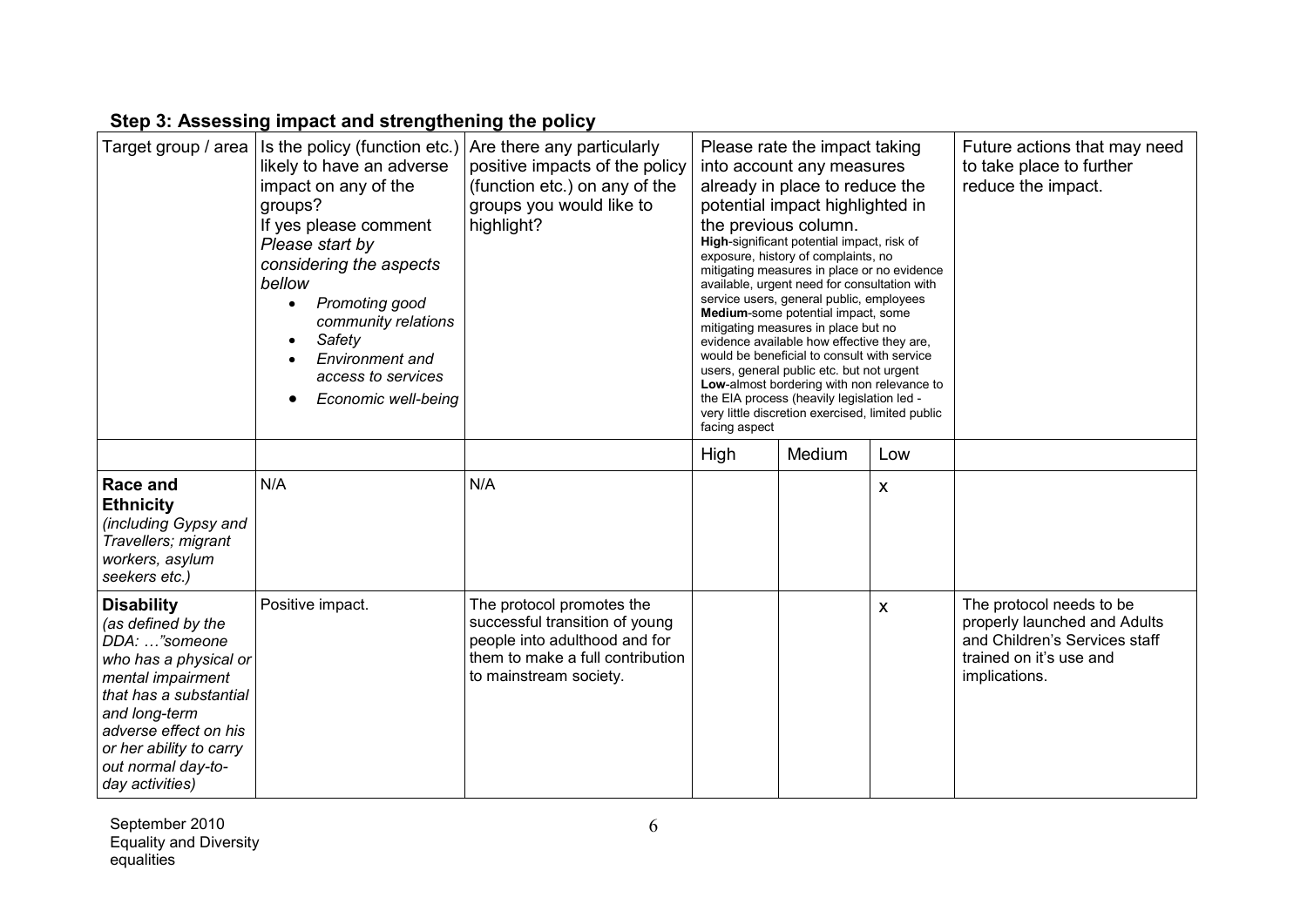| Gender / Gender<br>reassignment                                                             | N/A                                                                                                                                                                                                                                                                                        | N/A                                                                                                                | $\pmb{\mathsf{X}}$ |  |
|---------------------------------------------------------------------------------------------|--------------------------------------------------------------------------------------------------------------------------------------------------------------------------------------------------------------------------------------------------------------------------------------------|--------------------------------------------------------------------------------------------------------------------|--------------------|--|
| <b>Religion and</b><br>belief                                                               | N/A                                                                                                                                                                                                                                                                                        | N/A                                                                                                                | $\mathsf{x}$       |  |
| Sexual orientation N/A<br><i>(includes</i><br>heterosexual,<br>lesbian, gay, bi-<br>sexual) |                                                                                                                                                                                                                                                                                            | N/A                                                                                                                | $\mathsf{x}$       |  |
| Age<br>people                                                                               | Some young people have<br>Children and young   had a poor experience of<br>transition because of poor<br>communication, lack of<br>understanding and poor joint<br>work between Children's and<br>Adult Services. The<br>protocol is designed to<br>negate and improve this<br>experience. | This protocol will achieve<br>better communication and<br>joint working between Adults<br>and Children's Services. | $\pmb{\mathsf{X}}$ |  |
| Adults                                                                                      | $N/A -$ see comment re age<br>above                                                                                                                                                                                                                                                        | N/A                                                                                                                | $\mathsf{x}$       |  |
| Younger older<br>people                                                                     | N/A - see comment re age<br>above                                                                                                                                                                                                                                                          | N/A                                                                                                                | $\pmb{\mathsf{X}}$ |  |
| Older older people                                                                          | N/A - see comment re age<br>above                                                                                                                                                                                                                                                          | N/A                                                                                                                | $\pmb{\mathsf{X}}$ |  |
| <b>Rural</b><br>communities<br>Service availability<br>(access)                             | N/A                                                                                                                                                                                                                                                                                        | N/A                                                                                                                | $\mathsf{x}$       |  |
| Cost of service<br>delivery and costs<br>to community to                                    |                                                                                                                                                                                                                                                                                            |                                                                                                                    |                    |  |

September 2010  $\hphantom{\int^{P^P}_{P_P}}3P_P=2010$ Equality and Diversity equalities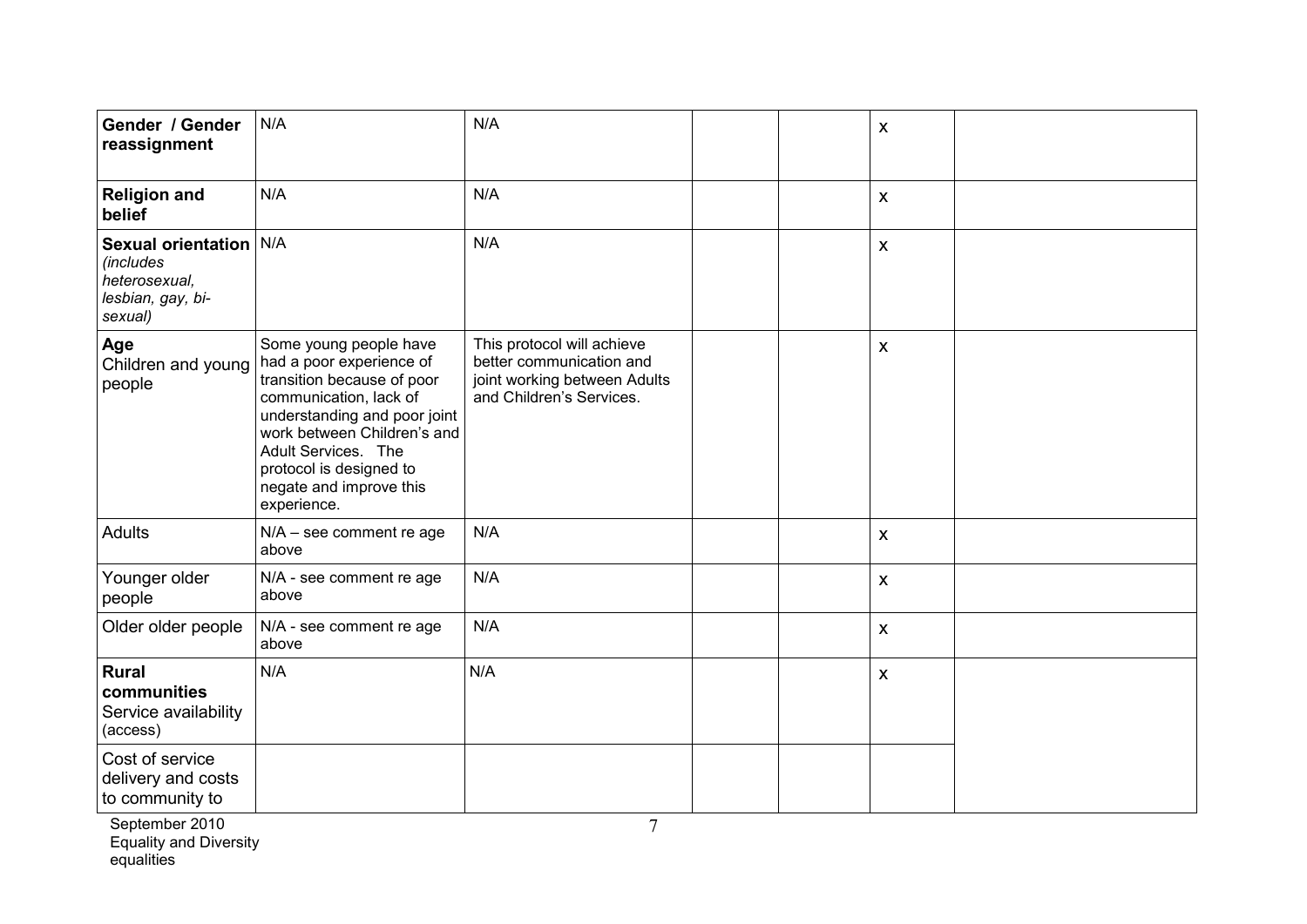| access the service                                                                       |                                                                                                                                                                                              |                                                                                                                                                                                                                  |                         |   |  |
|------------------------------------------------------------------------------------------|----------------------------------------------------------------------------------------------------------------------------------------------------------------------------------------------|------------------------------------------------------------------------------------------------------------------------------------------------------------------------------------------------------------------|-------------------------|---|--|
| Impact on quality<br>and character of<br>the natural rural<br>landscape and<br>residents |                                                                                                                                                                                              |                                                                                                                                                                                                                  |                         |   |  |
| Impact on people<br>wishing to visit the<br>countryside                                  |                                                                                                                                                                                              |                                                                                                                                                                                                                  |                         |   |  |
| <b>Areas of</b><br>deprivation                                                           | There is a strong association<br>between deprivation and<br>disability see above. A lack<br>of protocol or a badly<br>implemented protocol would<br>rein force this negative<br>association. | This protocol will achieve<br>better communication and<br>joint working between Adults<br>and Children's Services. This<br>will improve the transition<br>experience which should<br>include work opportunities. |                         | X |  |
| Human rights                                                                             | This is a Human Rights<br>based protocol.                                                                                                                                                    |                                                                                                                                                                                                                  | <b>No Rating Needed</b> |   |  |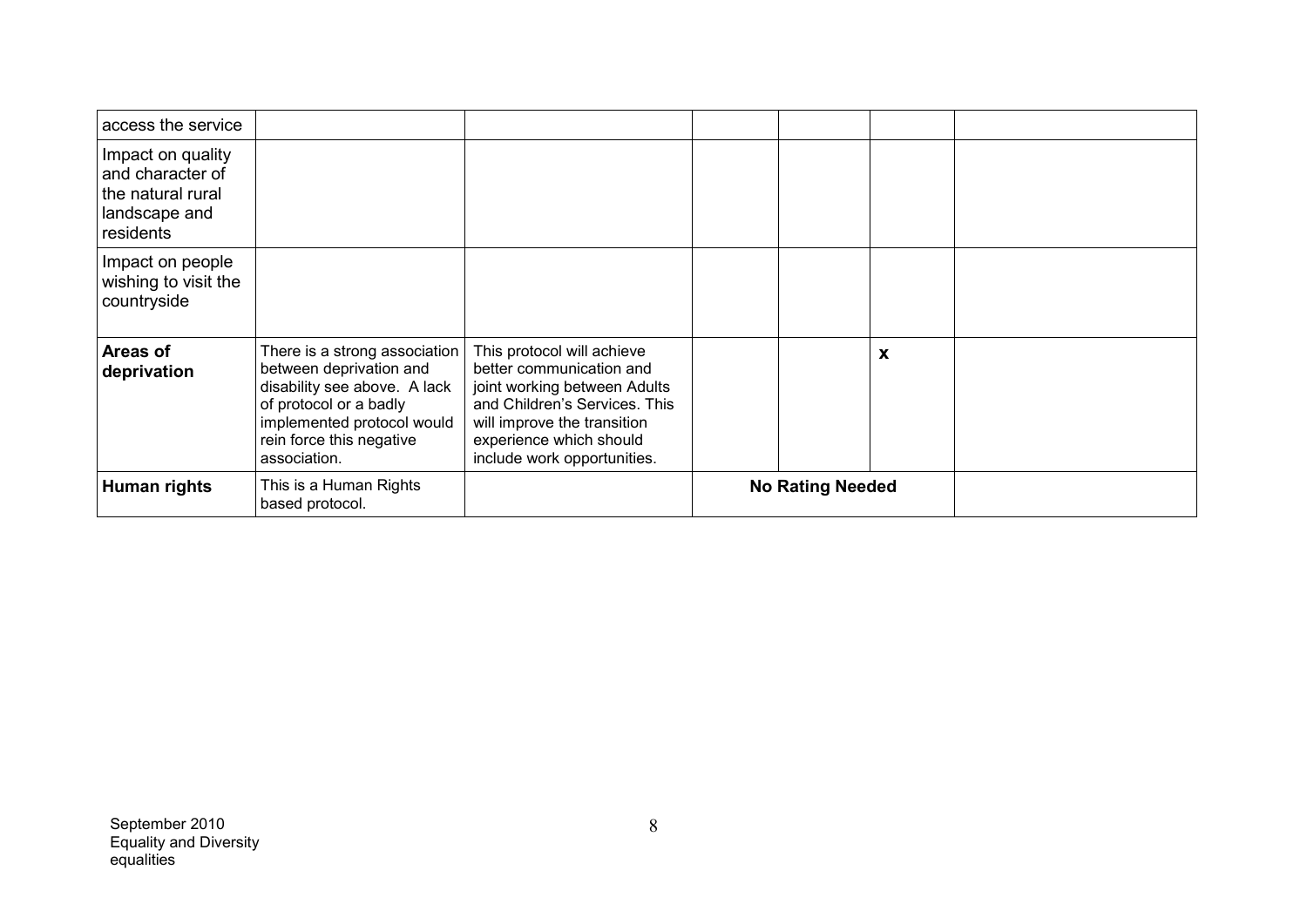| Step 4: Health and wellbeing |  |  |  |  |
|------------------------------|--|--|--|--|
|------------------------------|--|--|--|--|

|                                                                                                                                            | <b>Race and</b><br><b>Ethnicity</b>                                                                                                                                                                           | <b>Disability</b>                                                                                                                                                   | Gender /<br><b>Gender</b><br>reassignment                                                                                                                                          | <b>Religion and</b><br>belief                                                                                                                                                         | <b>Sexual</b><br>orientation                                                                                                                                                                | <b>Rural</b><br>communities                                                                                                                                                           | Areas of<br>deprivation                                                                                                                                                                     | Age                                                                                                                                                                                                                 |
|--------------------------------------------------------------------------------------------------------------------------------------------|---------------------------------------------------------------------------------------------------------------------------------------------------------------------------------------------------------------|---------------------------------------------------------------------------------------------------------------------------------------------------------------------|------------------------------------------------------------------------------------------------------------------------------------------------------------------------------------|---------------------------------------------------------------------------------------------------------------------------------------------------------------------------------------|---------------------------------------------------------------------------------------------------------------------------------------------------------------------------------------------|---------------------------------------------------------------------------------------------------------------------------------------------------------------------------------------|---------------------------------------------------------------------------------------------------------------------------------------------------------------------------------------------|---------------------------------------------------------------------------------------------------------------------------------------------------------------------------------------------------------------------|
| Is the policy (function<br>etc.) likely to have the<br>potential to impact on<br>human health (pls.<br>comment). If yes please<br>specify. | This protocol<br>will have a<br>positive<br>impact on<br>health and<br>well being<br>for all<br>targeted<br>groups<br>where there<br>is a disability this protocol.<br>in the<br>meaning of<br>this protocol. | This protocol<br>will have a<br>positive impact<br>on health and<br>well being for<br>all targeted<br>groups where<br>there is a<br>disability in the<br>meaning of | This protocol will<br>have a positive<br>impact on health<br>and well being<br>for all targeted<br>groups where<br>there is a<br>disability in the<br>meaning of this<br>protocol. | This protocol<br>will have a<br>positive impact<br>on health and<br>well being for<br>all targeted<br>groups where<br>there is a<br>disability in the<br>meaning of this<br>protocol. | This protocol<br>will have a<br>positive<br>impact on<br>health and<br>well being for<br>all targeted<br>groups where<br>there is a<br>disability in<br>the meaning<br>of this<br>protocol. | This protocol<br>will have a<br>positive impact<br>on health and<br>well being for<br>all targeted<br>groups where<br>there is a<br>disability in the<br>meaning of this<br>protocol. | This protocol<br>will have a<br>positive<br>impact on<br>health and<br>well being for<br>all targeted<br>groups where<br>there is a<br>disability in<br>the meaning<br>of this<br>protocol. | This<br>protocol<br>will have<br>a<br>positive<br>impact<br>on<br>health<br>and well<br>being<br>for all<br>targeted<br>groups<br>where<br>there is<br>a<br>disability<br>in the<br>meaning<br>of this<br>protocol. |
|                                                                                                                                            |                                                                                                                                                                                                               |                                                                                                                                                                     |                                                                                                                                                                                    |                                                                                                                                                                                       |                                                                                                                                                                                             |                                                                                                                                                                                       |                                                                                                                                                                                             |                                                                                                                                                                                                                     |
| eWill there be a                                                                                                                           | <b>Physical activity N/A</b>                                                                                                                                                                                  |                                                                                                                                                                     |                                                                                                                                                                                    |                                                                                                                                                                                       |                                                                                                                                                                                             |                                                                                                                                                                                       |                                                                                                                                                                                             |                                                                                                                                                                                                                     |
| significant impact on any<br>of the following lifestyle                                                                                    |                                                                                                                                                                                                               | Smoking, Drugs or alcohol use N/A                                                                                                                                   |                                                                                                                                                                                    |                                                                                                                                                                                       |                                                                                                                                                                                             |                                                                                                                                                                                       |                                                                                                                                                                                             |                                                                                                                                                                                                                     |
| related variables? Pls.                                                                                                                    | <b>Sexual behaviour N/A</b>                                                                                                                                                                                   |                                                                                                                                                                     |                                                                                                                                                                                    |                                                                                                                                                                                       |                                                                                                                                                                                             |                                                                                                                                                                                       |                                                                                                                                                                                             |                                                                                                                                                                                                                     |
| comment                                                                                                                                    | Accidents and stress at home or work Yes for stress in families at home. Our consultation group including carers has<br>identified a poor transitions experience as a source of stress.                       |                                                                                                                                                                     |                                                                                                                                                                                    |                                                                                                                                                                                       |                                                                                                                                                                                             |                                                                                                                                                                                       |                                                                                                                                                                                             |                                                                                                                                                                                                                     |
|                                                                                                                                            | Diet N/A                                                                                                                                                                                                      |                                                                                                                                                                     |                                                                                                                                                                                    |                                                                                                                                                                                       |                                                                                                                                                                                             |                                                                                                                                                                                       |                                                                                                                                                                                             |                                                                                                                                                                                                                     |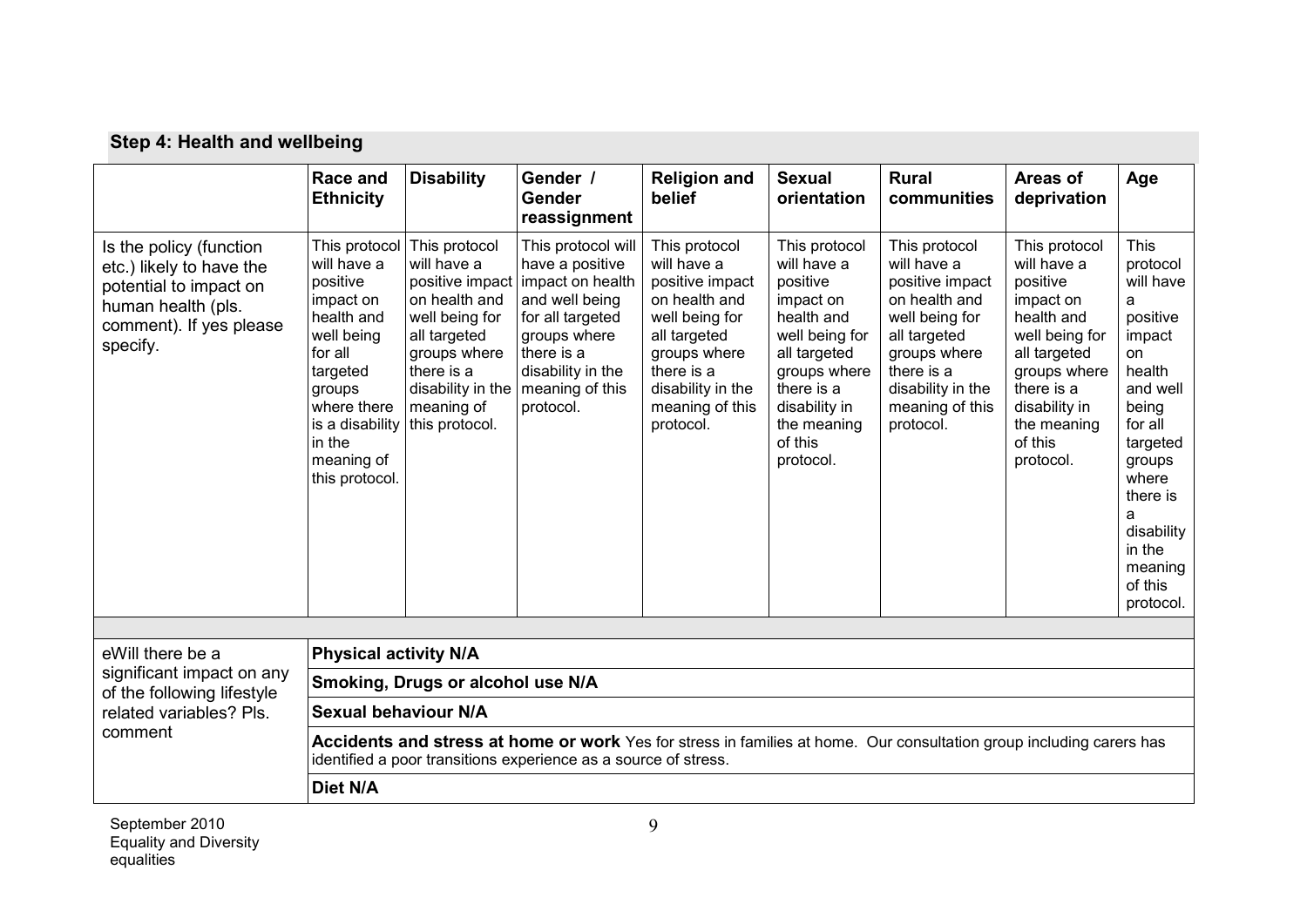|                                               | <b>Race and</b><br><b>Ethnicity</b>                        | Disability                              | Gender /<br>Gender<br>reassignment | <b>Religion and</b><br>belief | <b>Sexual</b><br>orientation | <b>Rural</b><br>communities | Areas of<br>deprivation | Age |
|-----------------------------------------------|------------------------------------------------------------|-----------------------------------------|------------------------------------|-------------------------------|------------------------------|-----------------------------|-------------------------|-----|
|                                               |                                                            |                                         |                                    |                               |                              |                             |                         |     |
| Is there likely to be a                       |                                                            | <b>Social services Primary care Yes</b> |                                    |                               |                              |                             |                         |     |
| significant demand on<br>any of the following | <b>Community services Yes</b>                              |                                         |                                    |                               |                              |                             |                         |     |
| health and social care<br>services?           | Primary / hospital care/ A&E / Need for medicines etc. Yes |                                         |                                    |                               |                              |                             |                         |     |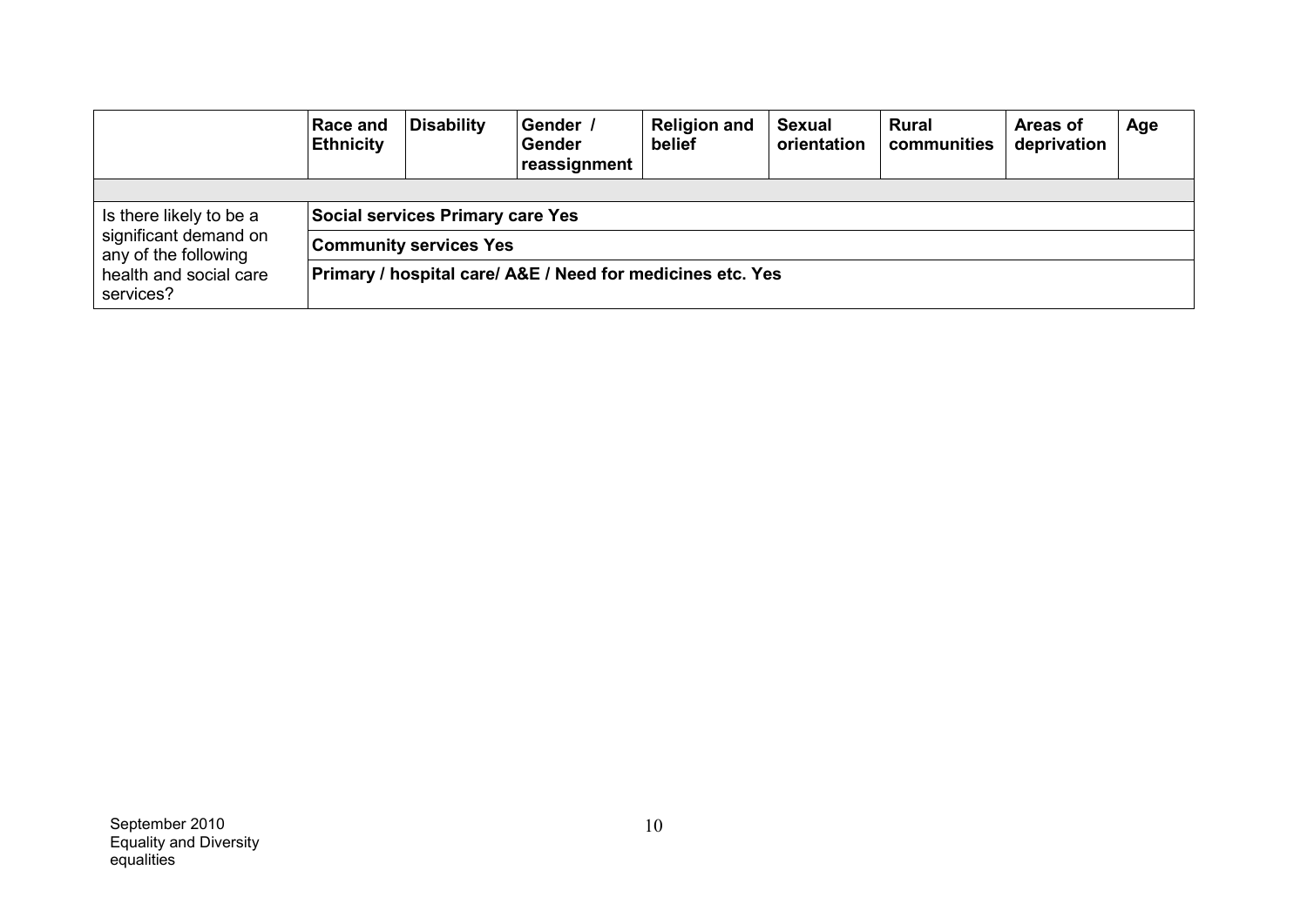### **Step 5: Procurement and partnership**

| Is this project due to be carried out wholly or partly by contractors?                                                                                                        | N/A |
|-------------------------------------------------------------------------------------------------------------------------------------------------------------------------------|-----|
| If yes, what steps did you take to ensure that any partner organisation<br>you work with complies with equality and human rights legislation,<br>specifically in relation to: |     |
| tendering and specifications<br>$\bullet$                                                                                                                                     |     |
| awards process<br>$\bullet$                                                                                                                                                   |     |
| contract clauses<br>$\epsilon$                                                                                                                                                |     |
| monitoring and performance measures<br>$\bullet$                                                                                                                              |     |

### **Step 6: Making <sup>a</sup> decision and actions**

| What practical actions do you recommend to reduce, justify or remove any adverse/negative impact?                                                                            |                                   |               |  |  |
|------------------------------------------------------------------------------------------------------------------------------------------------------------------------------|-----------------------------------|---------------|--|--|
| Reflect these actions in the E&D part of the Directorate Business plans.                                                                                                     |                                   |               |  |  |
| Action                                                                                                                                                                       | <b>Lead Officer</b>               | Deadline      |  |  |
| Successful launch of the transitions protocol and training for all<br>relevant staff                                                                                         | Paula Ross                        | End June 2011 |  |  |
| Bi- annual review of the transitions protocol                                                                                                                                | <b>Transitions Steering Group</b> | December 2011 |  |  |
| Evaluation of disabled young people excluded from the transitions<br>protocol identifying their experiences of transitions and any corrective<br>actions that need to occur. | <b>Transitions Steering Group</b> | December 2011 |  |  |

### **Step 7: Monitoring and review**

| or the impact and effectiveness of this policy<br>' vou monitor<br>HOW<br>∵WIII | See above measures. |
|---------------------------------------------------------------------------------|---------------------|
| (function etc.)                                                                 |                     |